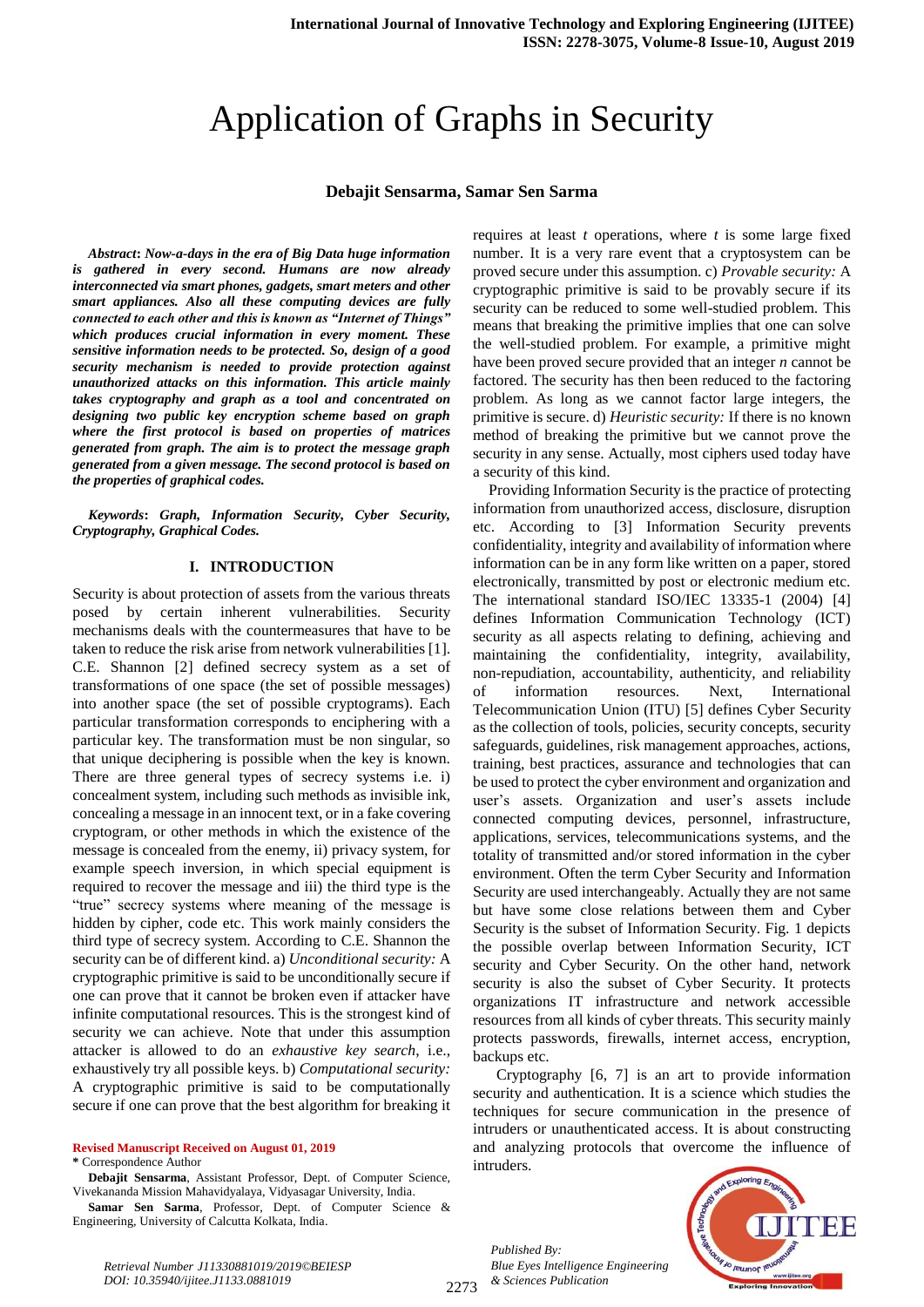Cryptography converts the original message in a non-readable format and sends the message over an insecure channel. The original message is called plain text. Disguising the plain text to hide its original contents is called encryption. The non readable format of the plain text after encryption is called cipher text. The process of reverting the cipher text to its corresponding plain text is called decryption process. For both encryption and decryption process key is used. It is used with plain text at the time of encryption and with the cipher text at the time of decryption.

Cryptography provides number of security goals to ensure the privacy of the data. The goals of the cryptography are Confidentiality, Integrity, Availability, Authenticity, Non Repudiation, Access control [3, 6, 7]. In cryptography the encryption algorithms can be classified into two broad categories- Symmetric key or private key cryptography and asymmetric key or public key cryptography. In Symmetric key cryptography the key used for encryption and decryption is same. Thus, the key must be distributed through the secure channel before transmission started. These types of algorithms are highly depended on the nature of the key. DES, Triple DES, AES, RC4, RC6, BLOWFISH etc are the example of symmetric key algorithms. In asymmetric key cryptography two different keys are used for encryption and decryption, they are private and public key. The public key is available to all in the network. The sender who wants to transmit message, encrypts the message with receiver's public key and only the authorized receiver can decrypt the message with its private key. RSA, SSH are the example of asymmetric key cryptography.

Many real world problems can be formulated in terms of graph by taking it as a mathematical tool such that solving the later problem can give a suitable solution to the former one. For instance, the psychologist Lewin proposed that the "life space" of a person can be modeled by a planar graph, in which the faces represent the different environments [8]. As observed by D.E. Knuth [9] graph theoretical terminology and graph theorist are numerically comparable at this time. The field graph theory started its journey from the problem of "Koinsberg bridge" in 1735.Graph algorithms can be treated as unified solution approach in many classical and modern application areas. The main concern is to design and adapt the art to various and numerous areas of real life industrial and engineering problems. This article mainly concentrated on designing two public key encryption scheme based on graph where the first protocol is based on properties of matrices generated from graph. The aim is to protect the message graph generated from a given message. The second protocol is based on the properties of graphical codes.

 The paper is organized as follows: In section II contains some related works. In section III two proposed **Algorithm 1** has been described and **Algorithm 2** has been depicted in section IV. Section V contains illustrative examples related to both Algorithm 1 and Algorithm 2. Section VI contains security analysis of both the methods and section VII concludes the paper by giving some future scopes.



**Fig.1.Relationship between Information Security and Cyber Security [1].**

#### **II. RELATED WORKS**

This section contains some encryption algorithms based on graphs and error correcting codes. Firstly [10] proposed an encryption algorithm based on cycle graph, complete graph and minimum spanning tree for generating a complex cipher text using a shared key. Next, authors of [11] proposed an encryption algorithm based on cipher block chaining method. They used degree sequence of graph constructed from any music note as key. In [12] authors proposed an encryption method using Hamiltonian path properties where encryption occurs in two steps. Once using Hamiltonian path and next using weighted adjacency matrix. Authors of [13] also used Hamiltonian circuit of graph for encryption of data. The authors of [14] have designed a secure cryptographic protocol taking advantages of two intractable problems namely Hamiltonian Path Problem and Graph Automorphis m problem. The algorithm is constrained based partial symmetric key algorithm. Classical Data Encryption Standard (DES) algorithm coupled with two above mentioned intractable problems are used to design the secure algorithm (GMDES). We have worked with a 4- cube graph and each vertex of that graph is encoded with 4 bit binary number. An arbitrary Hamiltonian Path of that graph represented by a sequence of binary symbols is used as the secret key and its 16 non -automorphic Hamiltonian Paths chosen randomly are used as the sub keys. The sub keys are stored in a secure mapping table of sender in an encrypted form. In [15] authors show how graph can be used to design Vignere cipher. Next authors of [16] uses algebraic graphs to design a symmetric key encryption algorithm. Authors of [17] designed an algorithm for encrypting a message graph to be transmitted securely. It is based on unconditional mapping, conjectured to be a trapdoor one-way function, designed for graphs. In [18] authors designed polyalphabetic subtraction cipher using paths between pair of graph vertices. Authors of [19] designed visual cryptography based on graph where every node and every edge are assigned arbitrary images. Besides this authors of [20, 21] designed encryption algorithm based on error correcting codes which is also termed as code based cryptography.

#### **III. PROPOSED ALGORITHM 1**

**Theorem 1:** All positive integer power of matrix M commute with all other positive integer powers of M [22].

**Theorem 2:** Scalar multiplication of matrices commutative [23].



*Retrieval Number J11330881019/2019©BEIESP DOI: 10.35940/ijitee.J1133.0881019*

2274 *& Sciences Publication Published By: Blue Eyes Intelligence Engineering*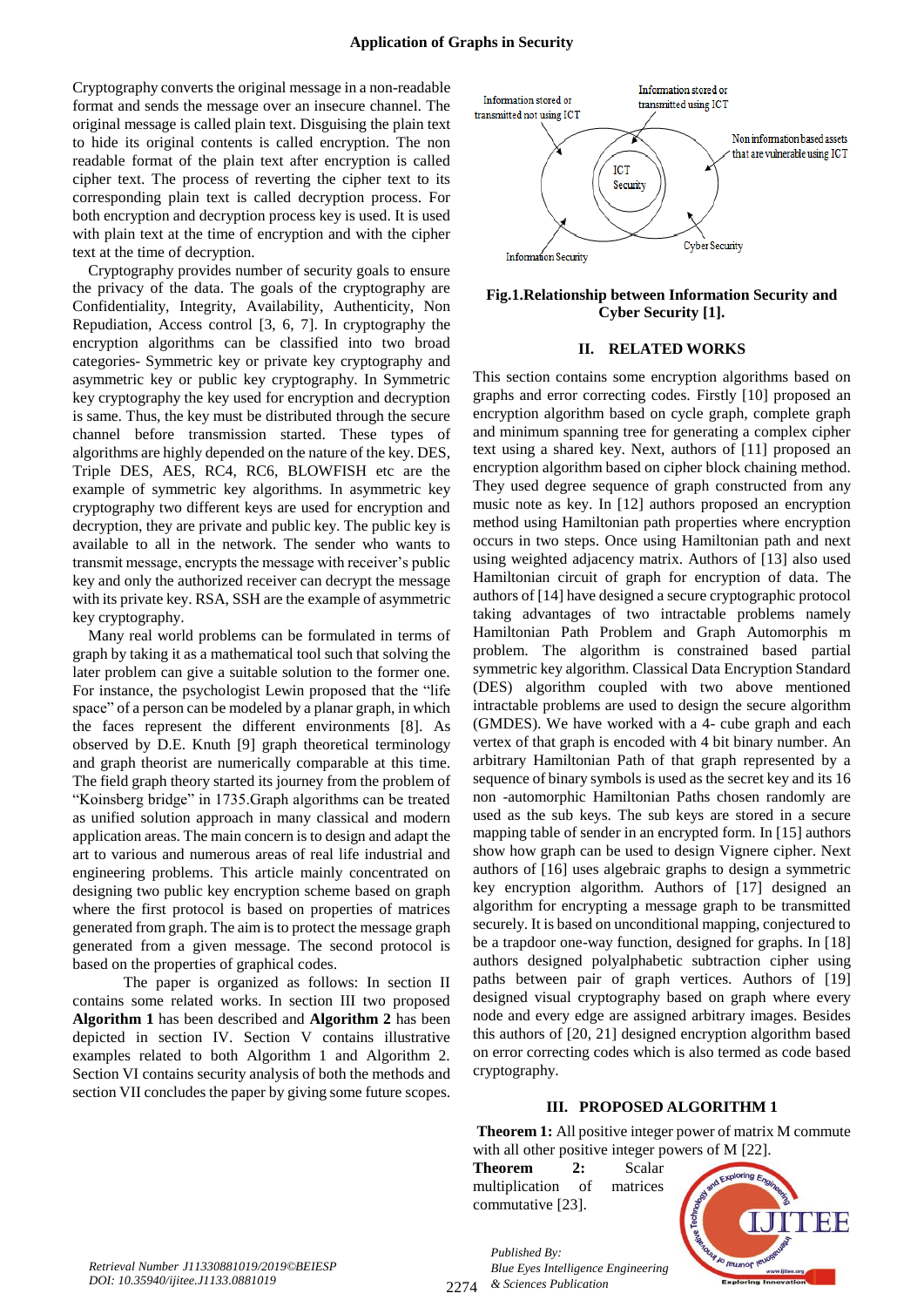The proposed method contains four algorithms:

i) Receiver Side Key generation algorithm which produces a public and a private key (**Algorithm I**). Here two n x n matrices '**A'** and '**B'** has been taken and they are not multiplicative commutative to each other. Matrix C has been calculated by multiplying matrix A and B (i.e. C=ABA). Another n x n matrix '**P'** has been generated using theorem 1 and theorem 2 which is multiplicative commutative to matrix A (i.e. AP=PA). So, the public key is (C, B, P) and private key is A.

ii) Sender Side Graph Generation Algorithm algorithm (**Algorithm II)**. Algorithm generates a message graph n x n adjacency matrix '**G'** which has to be sent.

iii) Sender Side Encryption Algorithm (**Algorithm III)**: Sender generates another n x n matrix '**D'** using theorem 1 and theorem 2 which is multiplicative commutative to matrix P (i.e. PD=DP). A secret key matrix K has been generated by multiplying matrix  $D$  to matrix  $C$  (i.e.  $K = DCD$ ). Another matrix E has been generated by multiplying matrix D to matrix B (i.e. E= DBD). Lastly a n x n matrix '**L'** has been produced by adding matrix G with matrix K and L along with E has been sent to the receiver.

iv) Receiver Side Decryption algorithm (**Algorithm IV)**: Receiver knows 'n'. Receiver finds the secret key K by calculating  $K = AEA$  or  $K = ADBDA$  or  $K = DABAD$  (as  $AP=PA$ ,  $PD=DP$  then  $AD = DA$ ) or  $K=DCD$ . Then subtract K from L to get G and decrypt G.

The algorithms are depicted below:

#### **Algorithm I: Receiver Side Key Generation Algorithm:**

**Step 1:** Compute (n x n) adjacency matrices of two arbitrary graphs namely A and B with n vertices Where AB≠BA.

**Step 2:** Multiply A, B and A to produce matrix C, i.e. C=ABA.

**Step 3:** Compute another (n x n) matrix P which is multiplicatively commutative with matrix A, i.e. AP=PA. The matrix P is generated by taking any power 'r' of matrix A and multiplying a scalar 's' with the resultant matrix, i.e.  $P = s^*A^r$ . **Step 4:** Receiver's public key is (C, B, P) and private key is A.

#### **Algorithm II: Sender Side Graph Generation Algorithm:**

**Step 1:** Let the vertex set be  $V = \{v_1, v_2, ..., v_n\}$ , corresponding to the bit string  $b_1, b_2, b_3, \ldots, b_n$ .

**Step 2:** For each bit b<sub>i</sub>

i) If  $b_i=1$  then

a) Search the next two bits  $b_j$  and  $b_k$  such that  $b_j = 1$  and  $b_k = 1$  until  $i = j \mod n$  or  $i = k \mod n$ .

b) If no such  $b_i$  or  $b_k$  is found the go to (ii).

c) Else If only  $b_j$  is found add an edge  $(v_i, v_j)$  to E if edge  $(v_i, v_j)$  is not in E.

d) Else add egde  $(v_i, v_j)$  and  $(v_i, v_k)$  to E if edges  $(v_i, v_j)$  and  $(v_i, v_k)$  are not in E.

ii) If  $b_i=0$  then

a) Search for the next bit  $b_m$  such that  $b_m = 1$  until i=m mod n.

b) Add edge  $(v_i, v_m)$  to E if the edge is not present in graph G.

## **Algorithm III: Sender Side Encryption Algorithm:**

**Step 1:** Compute an (n x n) matrix D which is multiplicatively commutative with matrix P, i.e. PD=DP. The matrix D is generated by taking any power 'r' of matrix P and multiplying a scalar 's' with the resultant matrix, i.e.  $D=s^*P^r$ .

**Step 2:** Multiply D to C to produce the secret key matrix K (i.e. K=DCD) and also multiply D to B to produce a matrix E (i.e. E=DBD).

**Step 3:** Add G (produced from graph generation algorithm at sender side) to K to produce matrix L and send L along with matrix E to the receiver.

#### **Algorithm IV: Receiver Side Decryption Algorithm:**

**Step 1:** Compute key matrix K from K=AEA.

**Step 2:** Subtract K from L to produce matrix G.

**Step 3:** For each vertex  $v_i$  { $v_1$ ,  $v_2$ ,..., $v_n$ } in G

If deg(vi)  $>= 2$  then Store  $b_i=1$ .

Else store  $b_i=0$ .

**Step 4:** Return the bit string b  $(b_1, b_2, \ldots, b_n)$ .

## **IV. PROPOSED ALGORITHM 2**

The algorithm is based on Graphical Codes. So, next sections describe Graphical Codes and the proposed algorithm.

## **A.** *Graphical Codes*

In this section the concepts of Graphical Codes [24] are given in a nutshell. For general graph theory background reader can refer to [25]. Let, G (V, E) be a connected undirected graph with  $V = \{v_1,...v_n\}$  vertices and  $E = \{e_1,...e_m\}$  edges. An Euler sub-graph of a graph G is a sub-graph g, in which every vertex has even degree. According to [9] Euler sub-graph is either a circuit or edge disjoint union of circuits. Every sub-graph g can be described using a binary characteristic vector  $g =$  $(g_1,..., g_m)$ , where  $g_i = 1$  if  $e_i$  is an edge of g and  $g_i = 0$ otherwise ( $1 \le i \le m$ ). There are two subspaces associated with every graph. Circuit Space ( *W* ) or Cycle Space generated by all circuits or edge disjoint union of circuits of G and Cut-set Space or bond space  $(W<sub>s</sub>)$  generated by every cut-sets or edge disjoint union of cut-sets. Let, t is a spanning tree of G. So, each edge not in t forms circuit with t and the characteristic vectors of these (m-n+1) circuits are linearly independent and this linearly independent row vectors forms a matrix of dimension  $W_{\Gamma}$ , is called Fundamental Circuit matrix. Similarly, each edge of t is associated with the cut-set of G and has (n-1) linearly independent cut-sets which also generates a matrix of dimension W<sub>S</sub>, called Fundamental Cut-set matrix. It can be shown from [25] that,  $W_{\Gamma}$  and  $W_{S}$ are orthogonal to each other. So, from the above description, it is clear that the Circuit Space (also Cut-set Space) of G forms binary linear code C, with parameters  $[n, n-m+1, g]$ (also [n, n-1, g]), where g is the girth of G. The code C is termed as Graphical Code. Basically, in this paper Circuit code is considered and here Fundamental Circuit matrix acts as generator matrix and Fundamental Cut-set matrix acts as Parity Check matrix. The circuit code is denoted as  $C_E$  (G). These codes are firstly studied in [26].

*Published By: Blue Eyes Intelligence Engineering & Sciences Publication* 

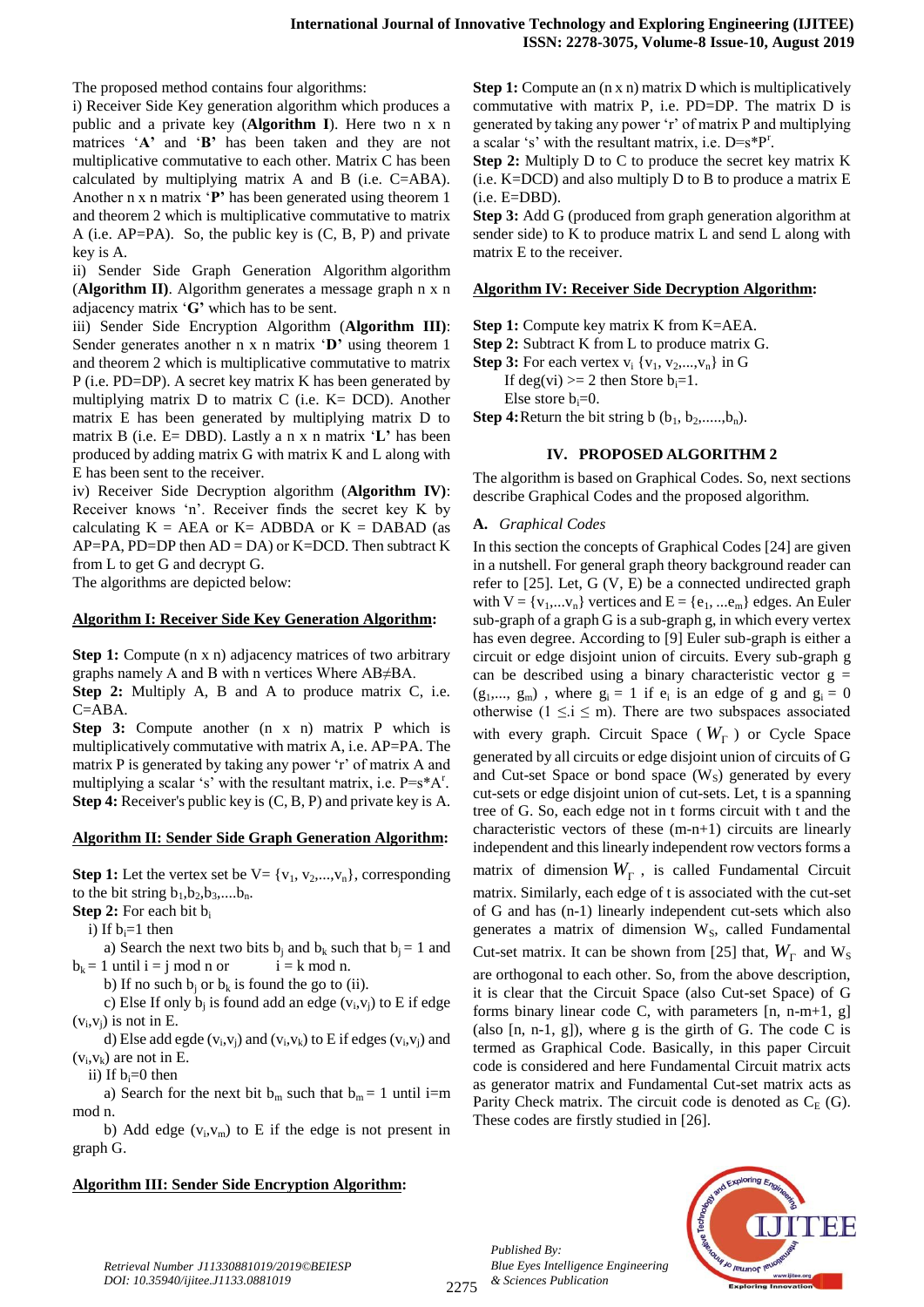The objective was to show that possibility of augmenting the Graphical Code (also called even graphical code [27]) to the larger dimension by keeping minimum distance unchanged and also to provide a decoding algorithm for these codes. Next, in [27, 28], authors shows an improvement over the decoding procedure using combinatorial optimization technique. T-join of the graph G, where  $T \subseteq V$ , is a subset of edges E, which has odd degree at every vertex in T and even degree in every other vertex. Necessarily T has even cardinality. The smallest possible cardinality of T-join will be denoted by  $\tau$  (G, T). According to [14] the covering radius is equals the maximum vertex join number  $\tau$  (G), where  $\tau$  (G)  $=$  max ( $\tau$  (G, T)), which is the largest size of the minimum *T*

T-join for any even vertex set T.

## **B.** *Algorithm 2:*

The proposed method contains three algorithms:

## **Algorithm I: Receiver Side Key Generation Algorithm:**

Step 1: Receiver selects binary (n, k) linear graph theoretic code which can correct t errors. A fundamental circuit matrix G is generated which is used as generator matrix.

Step 2: Receiver selects a k x k nonsingular matrix S.

Step 3: Receiver selects a random n x n permutation matrix P. Step 4: Receiver computes a k x n matrix  $D = SGP$ .

Step 5: Receiver's public key is (D, t) and private key is (S, G, P, H). Here H is the fundamental cutset matrix which is used as parity check matrix.

## **Algorithm II: Sender Side Message Encryption Algorithm:**

Let, sender wants to send message m with k bits to the receiver.

Step 1: Sender computes  $C = mD$ .

Step 2: A random n bit vector R has been generated which has exactly t ones.

Step 3: Sender computes the cipher text  $C_F = C + R$ .

## **Algorithm III: Receiver Side Decryption Algorithm:**

Upon receipt of C, receiver decrypts the message using following steps.

Step 1: Receiver computes inverse of P (i.e.  $P^{-1}$ ).

Step 2: Receiver computes  $y = CP^{-1}$ .

Step 3: Receiver uses decoding algorithm to decode y to L (where L=mS).

Step 4: Receiver computes  $m = LS^{-1}$ .

## **V. ILLUSTRATION WITH EXAMPLES**

## **A.** *Example 1 for Algorithm 1:*

At first key is generated at the receiver side using **Algorithm I**.



Fig.2. Arbitrary Weighted Graph

|                | $b1$ | $\mathbf{b}_2$ | $b3$     | $\mathbf{b}_4$ |
|----------------|------|----------------|----------|----------------|
| $b_1$          | 0    |                |          |                |
| $\mathbf{b}_2$ |      | $\bf{0}$       | 8        | 9              |
| $b3$           |      | 8              | $\bf{0}$ |                |
| $\mathbf{b}_4$ |      | g              | 8        |                |

Fig.3. Adjacency matrix (B) of a weighted graph



Fig.4. Arbitrary tree (**T**)

|                | $b1$ | $\mathbf{b}_2$ | $\mathbf{b}_3$ | $\mathbf{b}_4$ |
|----------------|------|----------------|----------------|----------------|
| $\mathbf{b}_1$ | 0    | 1              | 1              | 0              |
| $\mathbf{b}_2$ | 1    | 0              | 1              | 1              |
| $\mathbf{b}_3$ |      |                | 0              |                |
| $\mathbf{b}_4$ | 0    | 1              | 1              |                |

Fig.5. Reduced incidence matrix (A) of an arbitrary tree T

| 16 | 33 | 33 | 16 |
|----|----|----|----|
| 33 | 24 | 33 | 33 |
| 33 | 33 | 26 | 33 |
| 16 | 33 | 33 | 16 |

Fig.6. Matrix C



*Published By:*

*& Sciences Publication*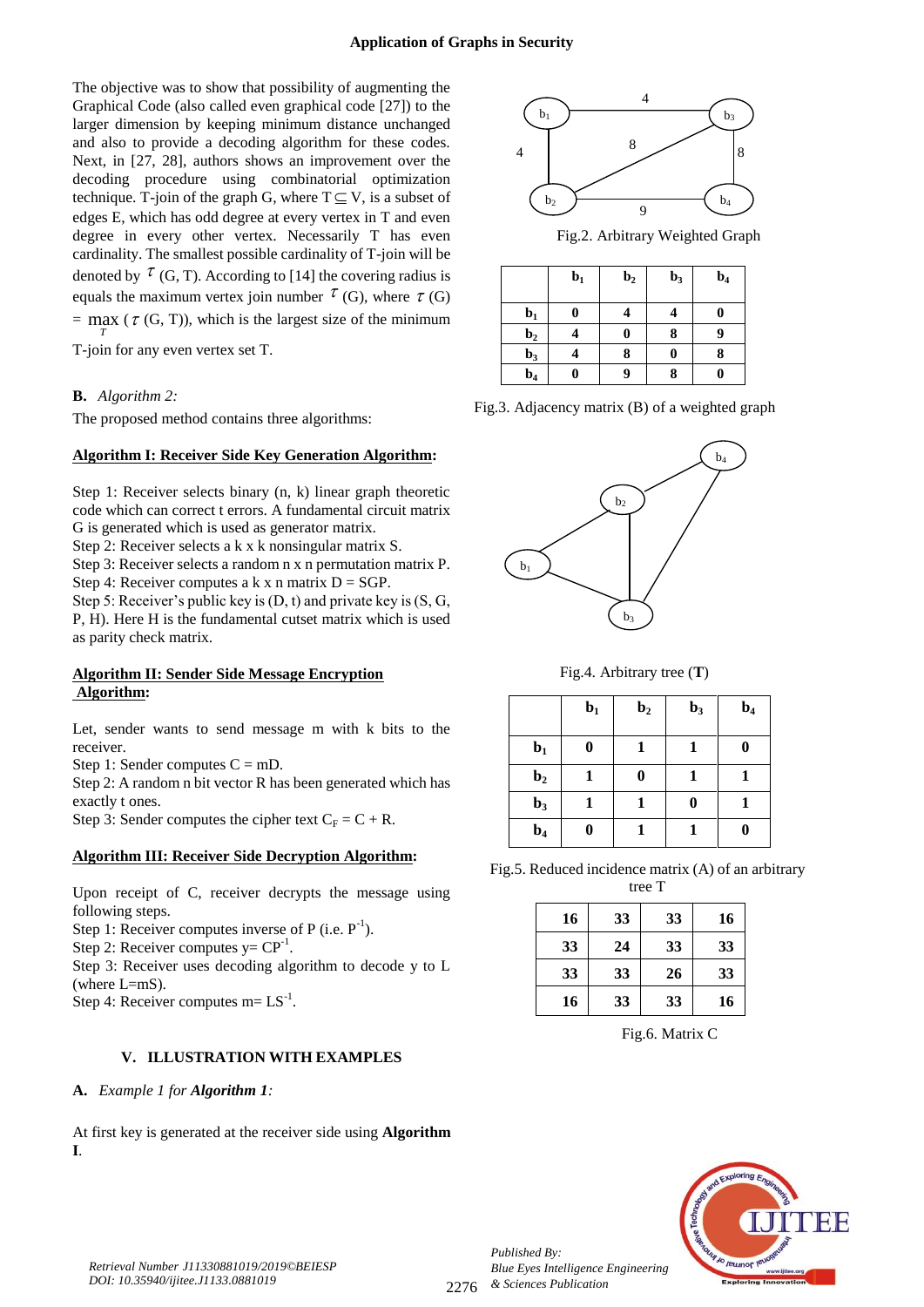| 216 | 348 | 348 | 216 |
|-----|-----|-----|-----|
| 348 | 384 | 396 | 348 |
| 348 | 396 | 384 | 348 |
| 216 | 348 | 348 | 216 |

Fig.7. Matrix P (Generated by  $s=12$  and  $r=5$ )

Then, 4 x 4 adjacency matrix has been generated by sender using **Algorithm II**. The process is depicted below:



Fig.8. Desired message graph

|                | $b1$ | $\mathbf{b}_2$ | $b3$ | $\mathbf{b}_4$ |
|----------------|------|----------------|------|----------------|
| $\mathbf{b}_1$ |      |                |      | 0              |
| $\mathbf{b}_2$ |      | 0              |      |                |
| $\mathbf{b}_3$ |      | 0              |      | 0              |
| $\mathbf{b}_4$ | 0    |                |      | 0              |

Fig.9. Adjacency matrix (G) of the graph

Next, sender computes matrix D, K, E using **Algorithm III**.

| 1006560 | 1265328 | 1265328 | 1006560 |
|---------|---------|---------|---------|
| 1265328 | 1639440 | 1639008 | 1265328 |
| 1265328 | 1639008 | 1639440 | 1265328 |
| 1006560 | 1265328 | 1265328 | 1006560 |

| 5868027  | 751250    | 75125113 | 58680274 |
|----------|-----------|----------|----------|
| 45713664 | 037567744 | 0811136  | 5713664  |
| 7512500  | 961741    | 96174312 | 75125003 |
| 37567744 | 707706368 | 5488896  | 7567744  |
| 7512511  | 961743    | 96174454 | 75125113 |
| 30811136 | 125488896 | 0285440  | 0811136  |
| 5868027  | 751250    | 75125113 | 58680274 |
| 45713664 | 037567744 | 0811136  | 5713664  |

Fig.10. Matrix D (Generated by s=3 and r=2)

Fig.11. Matrix E

Fig.12. Matrix K

| 89298306 | 1144625  | 114462085 | 892983067 |
|----------|----------|-----------|-----------|
| 745344   | 20250112 | 416192    | 45344     |
| 11446252 | 1467012  | 146700687 | 114462520 |
| 0250112  | 32303616 | 174912    | 250112    |
| 11446208 | 1467006  | 146700139 | 114462085 |
| 5416192  | 87174912 | 060224    | 416192    |
| 89298306 | 1144625  | 114462085 | 892983067 |
| 745344   | 20250112 | 416192    | 45344     |

| Fig.13. Matrix L |          |           |           |  |  |  |  |
|------------------|----------|-----------|-----------|--|--|--|--|
| 58680274         | 7512500  | 751251130 | 586802745 |  |  |  |  |
| 5713665          | 37567745 | 811137    | 713664    |  |  |  |  |
| 75125003         | 9617417  | 961743125 | 751250037 |  |  |  |  |
| 7567745          | 07706368 | 488896    | 567745    |  |  |  |  |
| 75125113         | 9617431  | 961744540 | 751251130 |  |  |  |  |
| 0811137          | 25488896 | 285440    | 811136    |  |  |  |  |
| 58680274         | 7512500  | 751251130 | 586802745 |  |  |  |  |
| 5713664          | 37567745 | 811136    | 713664    |  |  |  |  |

Receiver computes matrix  $K = AEA$  and subtract K from L to produce G. Then receiver decrypts G using **Algorithm IV**.

## **B.** *Example 2 for Algorithm 2:*

Complete graph  $K_n$  gives rise to a binary linear code with parameters  $\int_{0}^{n} C_2$ , (n-1) (n-2)/2, 3] where number of edges  $= {}^{n}C_2$ , number of vertices =n and girth= 3[28]. We have constructed the example with n=5. For n=5, it is a code with covering radius  $= 2$ .



Fig.14. 5-vertex Complete Graph

| Fig.15. Matrix G |  |  |
|------------------|--|--|
|------------------|--|--|

|       |                |          | ັ     |                |          |                |                |                |          |
|-------|----------------|----------|-------|----------------|----------|----------------|----------------|----------------|----------|
| $e_1$ | e <sub>2</sub> | $e_3$    | $e_4$ | $\mathbf{e}_5$ | $e_6$    | e <sub>7</sub> | $\mathbf{e}_8$ | e <sub>9</sub> | $e_{10}$ |
|       |                | $\bf{0}$ | 0     |                | $\bf{0}$ | 0              | 0              | $\bf{0}$       |          |
| 1     | 0              |          | 0     |                | 0        |                | 0              | 0              |          |
| 1     | 0              | $\bf{0}$ |       |                | 0        | 0              | 0              | 0              | 0        |
| 0     | 0              | 0        | 0     |                | 1        | 0              | $\bf{0}$       | $\bf{0}$       |          |
| 0     | 0              | 0        | 0     | 0              | $\bf{0}$ |                |                | $\bf{0}$       |          |
| 0     | 0              | $\bf{0}$ | 0     |                | 0        |                | 0              |                |          |



*Published By: Blue Eyes Intelligence Engineering & Sciences Publication*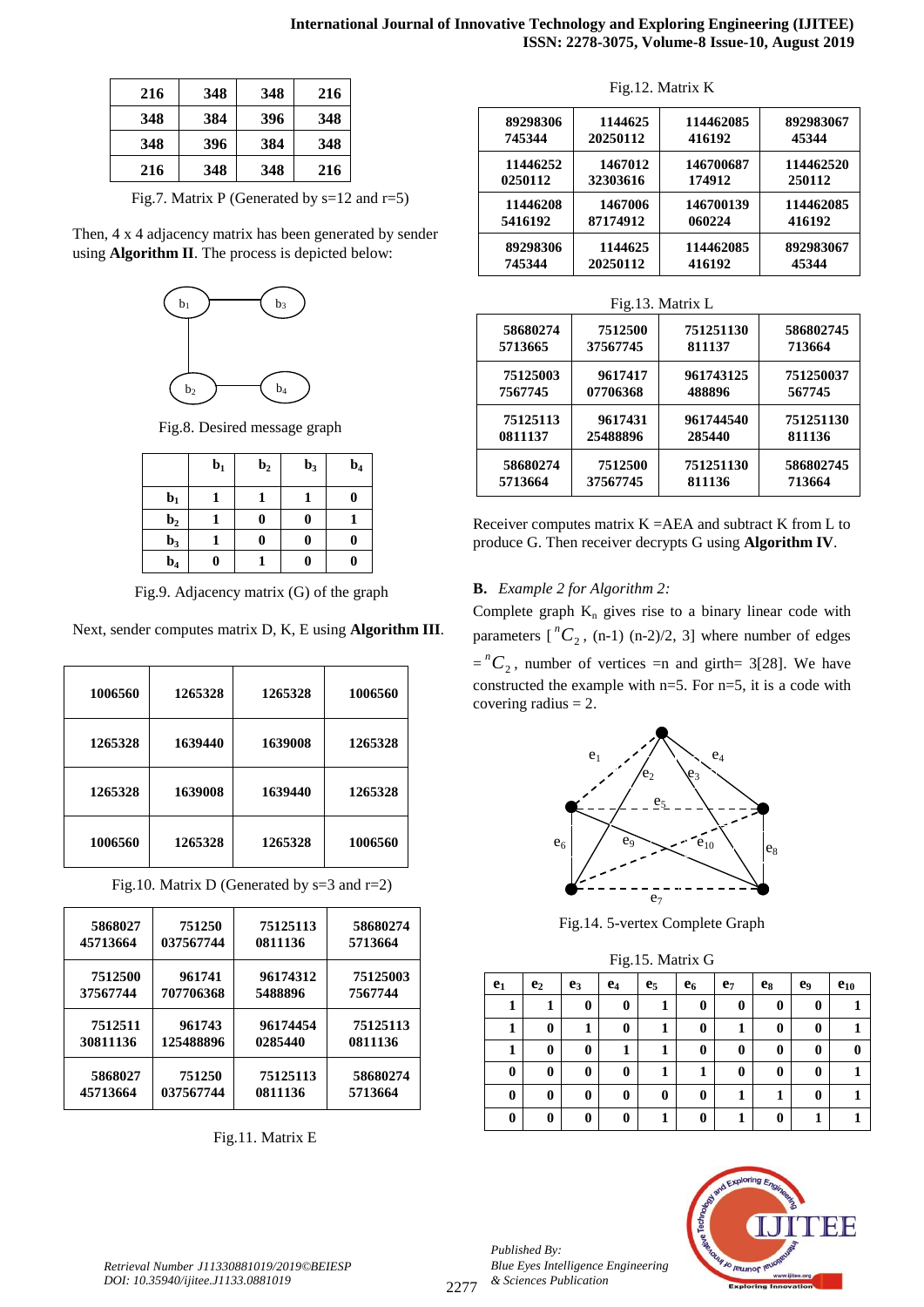#### **Application of Graphs in Security**

| $e_1$ | e <sub>2</sub> | e <sub>3</sub> | $e_4$ | e <sub>5</sub> | e <sub>6</sub> | $e_7$    | $e_8$ | eq       | $e_{10}$ |
|-------|----------------|----------------|-------|----------------|----------------|----------|-------|----------|----------|
|       |                |                |       | 0              | 0              | $\bf{0}$ | 0     | $\bf{0}$ |          |
| O     |                |                |       |                |                | $\bf{0}$ |       |          |          |
| O     |                |                |       |                |                | 0        |       |          |          |
| 0     | 0              |                | 0     | 0              | v              |          |       |          |          |

Fig.16. Matrix H

| $\bf{0}$ | 1        | 0        | 0                        | 0                                | 0              | 0            | 0         | 0        | 0        |
|----------|----------|----------|--------------------------|----------------------------------|----------------|--------------|-----------|----------|----------|
| $\bf{0}$ | 0        | 1        | $\bf{0}$                 | $\bf{0}$                         | 0              | 0            | $\bf{0}$  | $\bf{0}$ | 0        |
| 1        | 0        | 0        | $\bf{0}$                 | $\bf{0}$                         | 0              | 0            | $\bf{0}$  | $\bf{0}$ | 0        |
| $\bf{0}$ | 0        | 0        | $\bf{0}$                 | 1                                | $\bf{0}$       | $\bf{0}$     | $\bf{0}$  | $\bf{0}$ | 0        |
| $\bf{0}$ | $\bf{0}$ | $\bf{0}$ | $\bf{0}$                 | $\bf{0}$                         | 1              | $\bf{0}$     | $\bf{0}$  | $\bf{0}$ | $\bf{0}$ |
| $\bf{0}$ | 0        | 0        | 1                        | $\bf{0}$                         | 0              | 0            | $\bf{0}$  | $\bf{0}$ | 0        |
| $\bf{0}$ | 0        | 0        | $\bf{0}$                 | $\bf{0}$                         | 0              | 0            | 1         | $\bf{0}$ | 0        |
| $\bf{0}$ | 0        | 0        | $\bf{0}$                 | $\bf{0}$                         | 0              | 0            | $\bf{0}$  | 1        | 0        |
| $\bf{0}$ | 0        | 0        | $\bf{0}$                 | $\bf{0}$                         | $\bf{0}$       | $\bf{0}$     | $\bf{0}$  | $\bf{0}$ | 1        |
| $\bf{0}$ | $\bf{0}$ | $\bf{0}$ | $\bf{0}$                 | $\bf{0}$                         | $\bf{0}$       | $\mathbf{1}$ | $\bf{0}$  | $\bf{0}$ | 0        |
|          |          |          | $\overline{\phantom{a}}$ | $\overline{ }$<br>$\blacksquare$ | <b>Service</b> |              | $\bullet$ | $\sim$   |          |

Fig.17. Permutation matrix P

| 0 |   |   | 0        |          |   |
|---|---|---|----------|----------|---|
| 0 |   |   |          | 0        | 0 |
|   | 0 | 0 |          |          |   |
|   |   |   | $\bf{0}$ | $\bf{0}$ |   |
|   |   |   |          |          |   |
|   | O |   | U        |          |   |

Fig.18. Nonsingular matrix S

| $Fig 19$ Matrix $D = SGP$ |  |  |  |  |  |  |  |  |  |
|---------------------------|--|--|--|--|--|--|--|--|--|

Fig.19. Matrix  $D = SGI$ 

Suppose, we want to send message  $m = 110001$  (mG= 0110100011)

So, sender computes,  $C=$  mD = 0011110000.

Add random n bit error pattern R with one in the second position = 0100000000.

The final encrypted message is  $C_F = C + R = 0111110000$ .

Now, to decrypt the message receiver first compute  $y=$  $C_F P^{-1} = 1101110000.$ 

The error is now at the  $1<sup>st</sup>$  position. When these are corrected with the error correcting algorithm, the receiver has found codeword  $L = 0101110000$ .

Now, from L receiver finds "mS" from the  $2<sup>nd</sup>, 3<sup>rd</sup>, 4<sup>th</sup>, 6<sup>th</sup>$ ,  $8<sup>th</sup>$ , 9<sup>th</sup> bit positions, i.e. mS= 101100.

Finally, the message m is recovered by multiplication with  $\text{S}^{\text{-}1}.$ 

 $m = **mSS**<sup>-1</sup>$  $= (101100).$ 

|          |          | 0                | 0 |  |
|----------|----------|------------------|---|--|
|          |          |                  |   |  |
|          |          | O                |   |  |
| $\bf{0}$ |          | $\boldsymbol{0}$ |   |  |
| 0        |          |                  | 0 |  |
|          | $\bf{0}$ |                  |   |  |

Fig.20. Inverse of Matrix S

 $= 110001$ 

## **VI. SECURITY ANALYSIS**

This section contains security analysis of two proposed methods.

**A.** *Redundancy and efficiency:*

Redundancy = (Number of bits used to transfer the message) / (Actual number of bits in the message)

Efficiency =1/Redundancy.

#### **Algorithm 1:**

Redundancy =  $(n \times n) / n = n$ Efficiency =  $1/n$ 

## **Algorithm 2:**

Redundancy =  $(n x (n-k)) / k = (n^2/k) - n$ . Efficiency =  $1/(n^2/k)$  –n.

#### **B.** *How secure the algorithms are?*

In case of **Algorithm 1**, attacker may try to utilize all the information provided in the public key to encrypt the message. So, first a known matrix M has been defined from C and P.

$$
M = \text{CPC}^{-1} \qquad \dots (i)
$$

As C contains matrix B as a factor and P commute with A, so,  $CP \neq PC$  and  $M \neq P$ .

Next, eliminate C from (i) to get,

 $M = (ABA) P (ABA)^{-1} ... (ii)$ 

As, A and P must commute, swap P with A to get,  $M = ABPAA^{-1}B^{-1}A^{-1}$  $\ldots$  (iii)

Matrix A commutes with P but not matrix B. So, P does not commute with B. Then, suppose a known matrix N is defined as

$$
N = BPB^{-1} \qquad \dots (iv)
$$

As,  $BP \neq PB$ , then  $N \neq P$ . So, from (iii) M=ANA<sup>-1</sup>, N contains matrix B as a factor, so,  $AN \neq NA$  and therefore  $M \neq N$ . Nextly, P is obtained by power of matrix A and multiplication with any scalar. So, for large power it is very hard to generate P, also without knowing A and same it true for matrix D.



*Published By:*